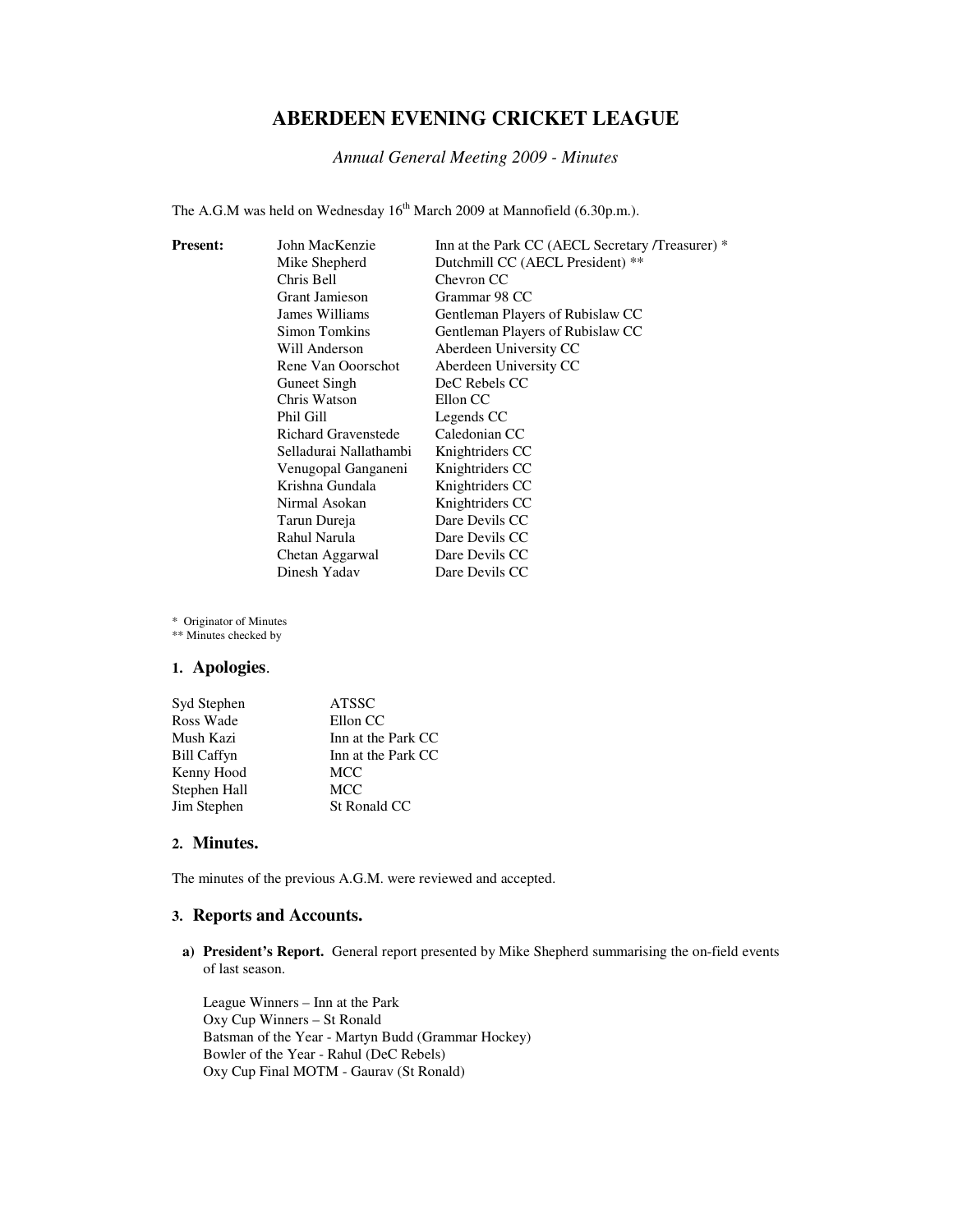#### **b) Secretary's Report.**

The Secretary thanked all clubs for continuing to report the results (results@aecl.org.uk) in a timely fashion.

A 'Spirit of the Game' guidance document specifically for the AECL was developed by the Secretary and reviewed by the Committee / President. This would be adopted for the forthcoming season and referenced within the AECL Rules.

Feedback received from Aberdeen Council is that the new AECL cricket pitch payment procedure is working well. Still await confirmation of the revised pitch fee for 2009.

The rule that allows postponed matches to be rescheduled before the end of the season requires to be revisited given the unfortunate ending to the 2009 league campaign (Inn at the Park securing the title by playing one match more than the DeC Rebels). Given the nature of the league, some of the AECL Rules appear past their sell by date and require revision.

For the first time in 12 years, the Oxy Cup final (traditionally the last match of the season) was relocated from Mannofield to Duthie Park at the eleventh hour due to Mannofield being unplayable. This was very unfortunate for the teams involved. To provide every opportunity that the final is played at Mannofield each year, the secretary proposed that the final be scheduled a number of weeks before the end of the league fixtures, thus providing the opportunity to reschedule at Mannofield before the end of the season. The Secretary thanked Ian Goodenough and Chris Watson for being neutral umpires at the Cup Final.

The website appeared to be working well with no problems.

**c) Treasurer's Report**. Cash in hand as of 31-12-08 was £204.15.

A few subscriptions (£25.00) remain uncollected from last season.

## **4. Elections**

- **a) President:** Mike Shepherd (Unopposed)
- **b) Secretary/Treasurer:** John MacKenzie (Unopposed)
- **c) Committee:** Chris Watson, Grant Jamieson & James Williams (replacing Mudassar Kazi)

#### **5. Membership Changes**

Methlick withdrew from the AECL. The Legends, Knightriders, Dare Devils and Aberdeen University were accepted into the league, making a league of 15 for 2009. All four new teams confirmed they had sufficient players to compete throughout the season.

Grammar Hockey will now be called 'Gentleman Players of Rubislaw'

The Legends will play all their matches at Allan Park, Cults. Phil Gill confirmed that there would be no pitch fee to pay for opposing teams and that the opposition were invited to the Bieldside Inn for after match refreshments.

Aberdeen University fully expect to be able to play all their matches on the artificial wicket at Kings College. The Secretary will be informed once confirmation is received.

## **6. Cricket pitches**

There were no concerns regarding the number of pitches available. With 7 matches taking place each evening, the introduction of Allan Park and Kings College meant that only one pitch would be required